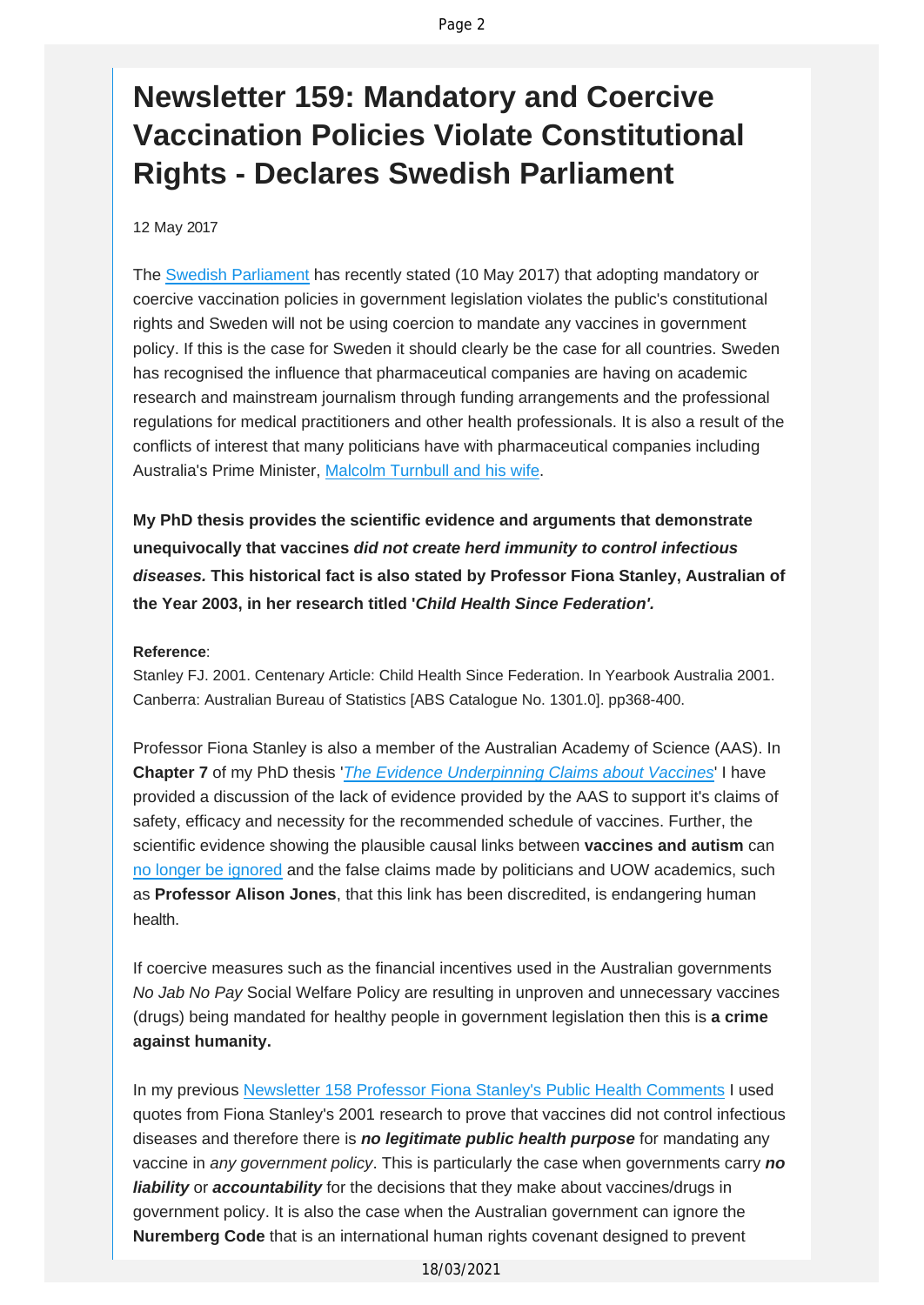governments experimenting on the human population with drugs.

In Australia our Human Rights Commission [did not address](http://vaccinationdecisions.us8.list-manage.com/track/click?u=f20605fde3732e41929f4a3f2&id=86f27c41ec&e=fec8337d3c) the public's concerns in 2015 /16 about breaches of informed consent in medical practice by doctors who are paid to vaccinate. This allowed the Australian government to pass Social Welfare legislation that *discriminates against healthy people* even though there was no *legislation or regulation* in any **Health Act** in Australia in 2016 to make vaccines mandatory.

Australians **do not have a Bill of Rights** so there is no accountability for breaching human rights in Australia when the Human Rights Commission does not address the public's concerns. This allows powerful lobby groups to influence Australian politicians with industry-funded research on vaccines. **Greg Hunt, the Federal Minister for Health,** demonstrated this with the unbalanced claims that he made about vaccines in his *[Australian Immunisation Register Amendment](http://vaccinationdecisions.us8.list-manage.com/track/click?u=f20605fde3732e41929f4a3f2&id=d37e1bb918&e=fec8337d3c)* bill on 23 March 2017. He presented biased claims including anecdotal emotional evidence about the benefits of vaccines *without mentioning any of the serious risks of vaccination* that are listed in the medical journals or on the package inserts. Australian doctors are breaching the Ethical Code of Medical Practice by **not** presenting these risks to consumers before they give consent to vaccination. This code of ethics is stated in the Geneva Convention that was adopted by the World Medical Association (WMA) and is incorporated into the medical practice of Australian practitioners. There is no informed consent to vaccination if doctors are prevented from providing the risks of vaccination as stated in the medical journals and if they do not provide the ingredients of vaccines to parents before they inject vaccines into the tissues of infants and children.

Powerful industry funded lobby groups are presenting non-objective information to politicians and this is described in Chapter 6 of my [PhD thesis](http://vaccinationdecisions.us8.list-manage1.com/track/click?u=f20605fde3732e41929f4a3f2&id=2a4a8bc33c&e=fec8337d3c) that is published on the University of Wollongong website. UOW is standing by this thesis because it provides evidence-based research.

Please note that I would like to make a correction to my previous newsletter 158. Professor Fiona Stanley holds a medical degree and her expertise is in public health (social medicine). She holds a Master of Science (Social Medicine). This is the study of infectious diseases in the environmental, political and cultural context in which they occur and this is traditionally studied in the Social Sciences. Similarly I hold a Master of Science (Population Health) degree completed in the Faculty of Health Sciences at the University of Wollongong (UOW) in 2006. In 2011 I started my PhD investigating the science and politics of vaccination policies in the School of Social Sciences, Media and Communication. In 2014 the UOW re-structured its Faculties and Schools and removed public health from the Faculty of Health Sciences. It was placed in a new faculty called the *Faculty of Social Sciences* but this faculty did not include the traditional Social Sciences (SS). The traditional SS that includes my research is now taught in the *Faculty of Law, Humanities and Arts.* This re-structure of the disciplines is being used by lobby group activists to try and reduce the credibility of my health research.

## **Dr. Judy Wilyman (Educator and Health Researcher)**

Bachelor of Science, University of NSW Diploma of Education (Science), University of Wollongong Master of Science (Population Health), Faculty of Health Sciences, University of Wollongong. 18/03/2021